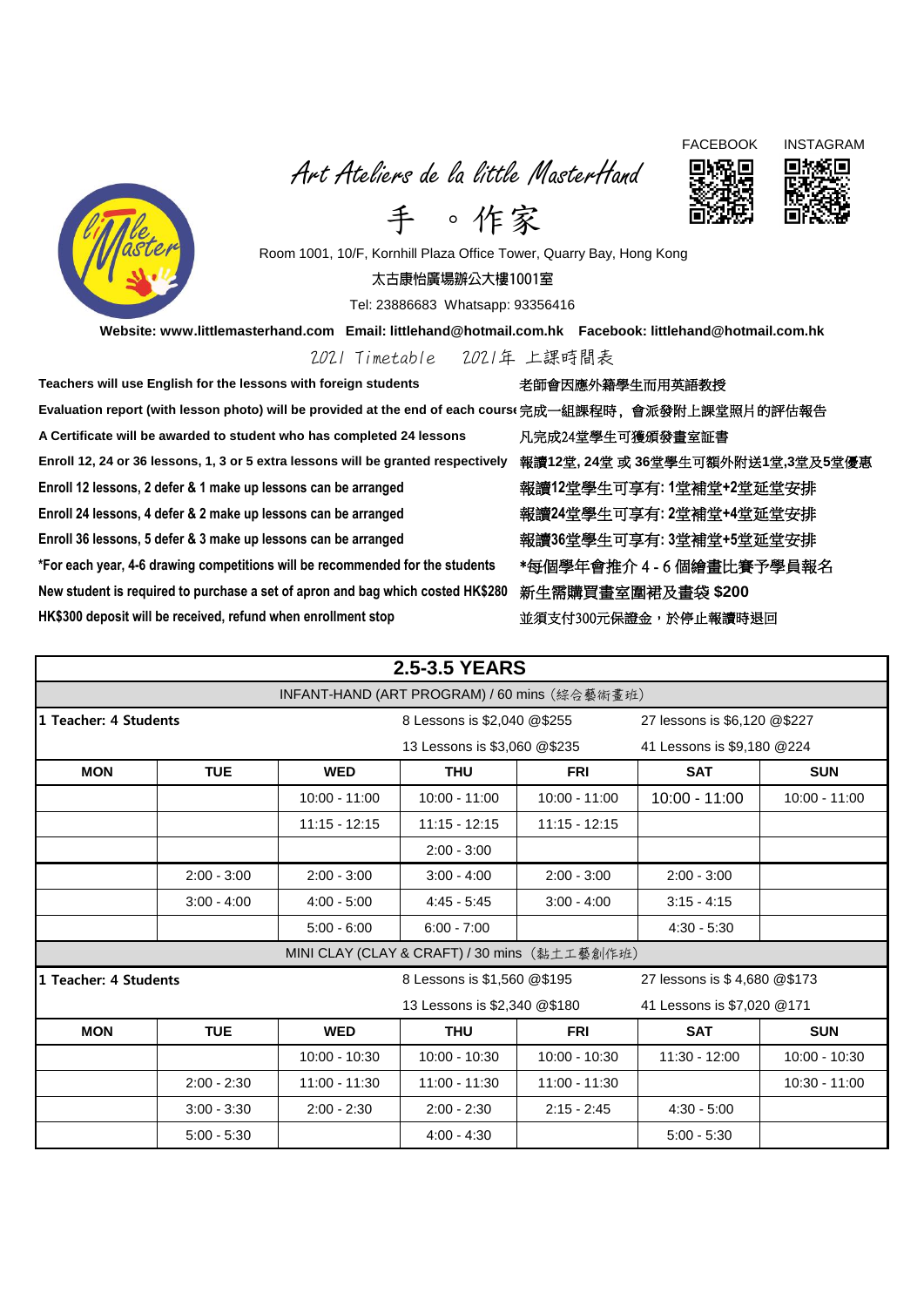| 3.5-4.5 YEARS                                                                        |               |                                                     |                                              |                 |                              |                 |  |  |
|--------------------------------------------------------------------------------------|---------------|-----------------------------------------------------|----------------------------------------------|-----------------|------------------------------|-----------------|--|--|
|                                                                                      |               |                                                     | LITTLE-HAND (ART PROGRAM) / 60 mins (綜合藝術畫班) |                 |                              |                 |  |  |
| 1 Teacher: 4 Students                                                                |               |                                                     | 8 Lessons is \$2,040 @\$255                  |                 | 27 lessons is \$6,120 @\$227 |                 |  |  |
|                                                                                      |               |                                                     | 13 Lessons is \$3,060 @\$235                 |                 | 41 Lessons is \$9,180 @224   |                 |  |  |
| <b>MON</b>                                                                           | <b>TUE</b>    | <b>WED</b>                                          | <b>THU</b>                                   | <b>FRI</b>      | <b>SAT</b>                   | <b>SUN</b>      |  |  |
|                                                                                      |               | 10:00 - 11:00                                       | 10:00 - 11:00                                | $10:00 - 11:00$ | $10:00 - 11:00$              | 10:00 - 11:00   |  |  |
|                                                                                      |               | $11:15 - 12:15$                                     | $11:15 - 12:15$                              | 11:00 - 12:00   |                              |                 |  |  |
|                                                                                      | $2:00 - 3:00$ | $2:00 - 3:00$                                       |                                              | $2:00 - 3:00$   | $2:00 - 3:00$                |                 |  |  |
|                                                                                      | $3:00 - 4:00$ | $4:00 - 5:00$                                       | $4:45 - 5:45$                                | 4:00-5:00       | $4:15 - 5:15$                |                 |  |  |
|                                                                                      |               | $5:00 - 6:00$                                       | $6:00 - 7:00$                                |                 | $4:30 - 5:30$                |                 |  |  |
|                                                                                      |               |                                                     | LITTLE MAGIC HAND (CLAY) / 60 mins (黏土工藝創作班) |                 |                              |                 |  |  |
| 1 Teacher: 4 Students                                                                |               |                                                     | 8 Lessons is \$2,160 @\$270                  |                 | 27 Lessons is \$6,480 @\$240 |                 |  |  |
|                                                                                      |               |                                                     | 13 Lessons is \$3,240 @\$249                 |                 | 41 Lessons is \$9,720 @237   |                 |  |  |
| <b>MON</b>                                                                           | <b>TUE</b>    | <b>WED</b>                                          | <b>THU</b>                                   | <b>FRI</b>      | <b>SAT</b>                   | <b>SUN</b>      |  |  |
|                                                                                      |               | 10:00 - 11:00                                       | $10:00 - 11:00$                              | 10:00 - 11:00   |                              | 10:00 - 11:00   |  |  |
|                                                                                      |               | $12:00 - 1:00$                                      | $11:00 - 12:00$                              | 11:00 - 12:00   | 11:30 - 12:30                |                 |  |  |
|                                                                                      | $2:00 - 3:00$ | $2:00 - 3:00$                                       | $2:00 - 3:00$                                | $2:00 - 3:00$   |                              |                 |  |  |
|                                                                                      | $4:45 - 5:45$ | $5:15 - 6:15$                                       | 4:45-5:45                                    |                 | $4:30 - 5:30$                |                 |  |  |
|                                                                                      | $5:30 - 6:30$ |                                                     |                                              |                 |                              |                 |  |  |
|                                                                                      |               |                                                     |                                              |                 |                              |                 |  |  |
|                                                                                      |               |                                                     | <b>4.5-6.5 YEARS</b>                         |                 |                              |                 |  |  |
|                                                                                      |               |                                                     | KIDDY-HAND (ART PROGRAM) / 75 mins (綜合藝術畫班)  |                 |                              |                 |  |  |
| 1 Teacher: 4 Students                                                                |               |                                                     | 8 Lessons is \$2,160 @\$270                  |                 | 27 Lessons is \$6,480 @\$240 |                 |  |  |
|                                                                                      |               |                                                     | 13 Lessons is \$3,240 @\$249                 |                 | 41 Lessons is \$9,720 @237   |                 |  |  |
| <b>MON</b>                                                                           | <b>TUE</b>    | <b>WED</b>                                          | <b>THU</b>                                   | <b>FRI</b>      | <b>SAT</b>                   | <b>SUN</b>      |  |  |
|                                                                                      |               | $10:00 - 11:15$                                     | $10:00 - 11:15$                              | $10:00 - 11:15$ | $10:00 - 11:15$              | $10:00 - 11:15$ |  |  |
|                                                                                      |               | 11:15 - 12:30                                       | 11:30 - 12:45                                | 11:30 - 12:45   | 11:30 - 12:45                | 11:30 - 12:45   |  |  |
|                                                                                      |               |                                                     |                                              |                 |                              |                 |  |  |
|                                                                                      | $2 - 3:15$    | $2:00 - 3:15$                                       |                                              | $2:00 - 3:15$   | $2:00 - 3:15$                |                 |  |  |
|                                                                                      | $3:30 - 4:45$ | $4:00 - 5:15$                                       | $4:45 - 6:00$                                | $3:00 - 4:15$   | $3:15 - 4:30$                |                 |  |  |
|                                                                                      | $4:45 - 6:00$ | $5:15 - 6:30$                                       | $5:45 - 7:00$                                | $4:00 - 5:15$   | $4:30 - 5:45$                |                 |  |  |
|                                                                                      |               |                                                     | KIDDY MODERN CHINESE ART / 60 mins (現代中國畫班)  |                 |                              |                 |  |  |
| 1 Teacher: 4 Students                                                                |               |                                                     | 8 Lessons is \$2,160 @\$270                  |                 | 27 Lessons is \$6,480 @\$240 |                 |  |  |
|                                                                                      |               |                                                     | 13 Lessons is \$3,240 @\$249                 |                 | 41 Lessons is \$9,720 @237   |                 |  |  |
| <b>MON</b>                                                                           | <b>TUE</b>    | <b>WED</b>                                          | <b>THU</b>                                   | FRI             | <b>SAT</b>                   | <b>SUN</b>      |  |  |
|                                                                                      |               | 10:00 - 11:00                                       | $10:00 - 11:00$                              | 10:00 - 11:00   |                              |                 |  |  |
|                                                                                      |               | 11:00 - 12:00                                       | 11:00 - 12:00                                | 11:00 - 12:00   | 10:30 - 11:30                | $10:00 - 11:00$ |  |  |
|                                                                                      | $2:00 - 3:00$ | $2:00 - 3:00$                                       | $2:00 - 3:00$                                | $2:00 - 3:00$   | $2:00 - 3:00$                |                 |  |  |
|                                                                                      | $3:00 - 4:00$ |                                                     |                                              | $4:00 - 5:00$   | $4:30 - 5:30$                |                 |  |  |
|                                                                                      |               |                                                     |                                              |                 |                              |                 |  |  |
|                                                                                      |               | KIDDY MAGIC HAND (CLAY & CRAFT) / 75 mins (黏土工藝創作班) |                                              |                 |                              |                 |  |  |
| 1 Teacher: 4 Students<br>8 Lessons is \$2,240 @\$280<br>27 lessons is \$6,720 @\$249 |               |                                                     |                                              |                 |                              |                 |  |  |
|                                                                                      |               |                                                     | 13 Lessons is \$3,360 @\$258                 |                 | 41 Lessons is \$10,080 @246  |                 |  |  |
| <b>MON</b>                                                                           | <b>TUE</b>    | <b>WED</b>                                          | <b>THU</b>                                   | <b>FRI</b>      | <b>SAT</b>                   | <b>SUN</b>      |  |  |
|                                                                                      |               | $10:00 - 11:15$                                     | 10:00 - 11:15                                | $10:00 - 11:15$ | 11:30 - 12:45                | $10:00 - 11:15$ |  |  |
|                                                                                      | $2:00 - 3:15$ | $5:15 - 6:30$                                       | $4:45 - 6:00$                                | $2:00 - 3:15$   | $4:30 - 5:45$                |                 |  |  |
|                                                                                      |               |                                                     |                                              |                 |                              |                 |  |  |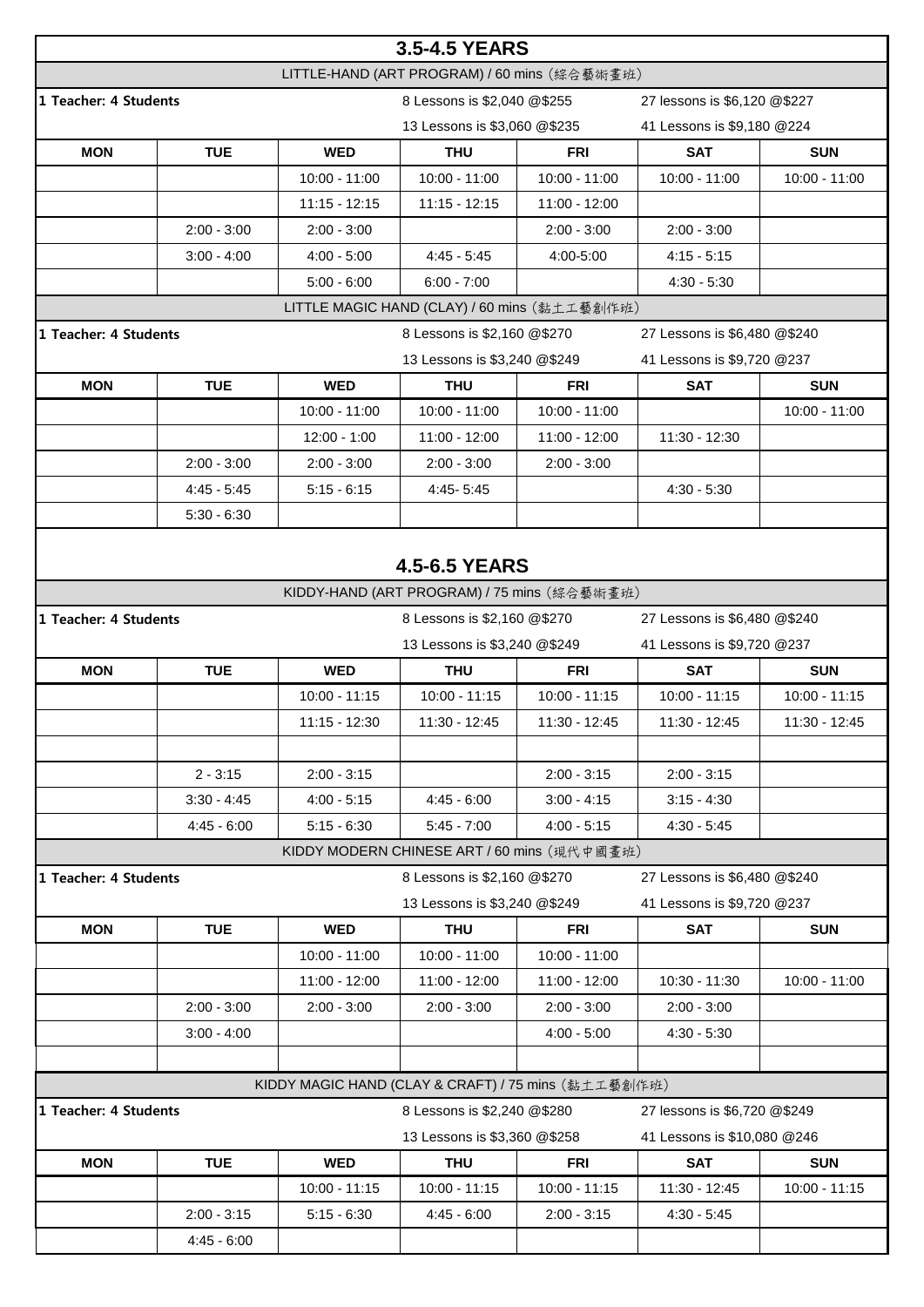|                                                                                                  |                                                                                                            |                 | 6.5-8.5 YEARS / 8.5-16 YEARS |                 |                                                                                          |               |  |
|--------------------------------------------------------------------------------------------------|------------------------------------------------------------------------------------------------------------|-----------------|------------------------------|-----------------|------------------------------------------------------------------------------------------|---------------|--|
|                                                                                                  | MASTER-HAND 6.5-8.5yrs / ARTIST-HAND 8.5-16 yrs / TECHNIQUE & DESIGN / 75 mins (創意技巧藝術班)                   |                 |                              |                 |                                                                                          |               |  |
| 1 Teacher: 4 Students                                                                            |                                                                                                            |                 | 8 Lessons is \$2,160 @\$270  |                 | 27 Lessons is \$6,480 @\$240                                                             |               |  |
|                                                                                                  |                                                                                                            |                 | 13 Lessons is \$3,240 @\$249 |                 | 41 Lessons is \$9,720 @237                                                               |               |  |
| <b>MON</b>                                                                                       | <b>TUE</b>                                                                                                 | <b>WED</b>      | <b>THU</b>                   | <b>FRI</b>      | <b>SAT</b>                                                                               | <b>SUN</b>    |  |
|                                                                                                  |                                                                                                            | $10:00 - 11:15$ | $10:00 - 11:15$              | $10:00 - 11:15$ |                                                                                          | 10:00 - 11:15 |  |
|                                                                                                  | $2:00 - 3:15$                                                                                              |                 |                              | $2:00 - 3:15$   | 11:30 - 12:45                                                                            | 11:30 - 12:45 |  |
|                                                                                                  | $3:30 - 4:45$                                                                                              | $4:00 - 5:15$   | $4:45 - 6:00$                | $3:00 - 4:15$   | $3:15 - 4:30$                                                                            |               |  |
|                                                                                                  | $4:45 - 6:00$                                                                                              | $5:15 - 6:30$   | $5:45 - 7:00$                | $4:00 - 5:15$   | $4:30 - 5:45$                                                                            |               |  |
|                                                                                                  |                                                                                                            |                 |                              |                 | MASTER-HAND 6.5-8.5yrs / ARTIST-HAND 8.5-16 yrs / OIL PAINTING / 75 mins (優閒油畫課程)        |               |  |
| 1 Teacher: 4 Students                                                                            |                                                                                                            |                 | 8 Lessons is \$2,280 @\$285  |                 | 27 lessons is \$6,840 @\$253                                                             |               |  |
|                                                                                                  |                                                                                                            |                 | 13 Lessons is \$3,420 @\$263 |                 | 41 Lessons is \$10,260 @250                                                              |               |  |
| <b>MON</b>                                                                                       | <b>TUE</b>                                                                                                 | <b>WED</b>      | <b>THU</b>                   | <b>FRI</b>      | <b>SAT</b>                                                                               | <b>SUN</b>    |  |
|                                                                                                  |                                                                                                            | $2:00 - 3:15$   | $2:00 - 3:15$                | $2:00 - 3:15$   | 11:30 - 12:45                                                                            | 11:30-12:45   |  |
|                                                                                                  | $3:30 - 4:45$                                                                                              | $5:15 - 6:30$   | $5:30 - 6:45$                | $3:45 - 5:00$   | $4:30 - 5:45$                                                                            |               |  |
|                                                                                                  | MASTER-HAND 6.5-8.5yrs / ARTIST-HAND 8.5-16 yrs / MODERN CHINESE ART / 60 mins (現代中國畫班)                    |                 |                              |                 |                                                                                          |               |  |
| 1 Teacher: 4 Students                                                                            |                                                                                                            |                 | 8 Lessons is \$2,160 @\$270  |                 | 27 Lessons is \$6,480 @\$240                                                             |               |  |
|                                                                                                  |                                                                                                            |                 | 13 Lessons is \$3,240 @\$249 |                 | 41 Lessons is \$9,720 @237                                                               |               |  |
| <b>MON</b>                                                                                       | <b>TUE</b>                                                                                                 | <b>WED</b>      | <b>THU</b>                   | <b>FRI</b>      | <b>SAT</b>                                                                               | <b>SUN</b>    |  |
|                                                                                                  | $2:00 - 3:00$                                                                                              | $2:00 - 3:00$   | $2:00 - 3:00$                | $10:00 - 11:00$ |                                                                                          |               |  |
|                                                                                                  | $3:00 - 4:00$                                                                                              | $5:30 - 6:30$   | $6:00 - 7:00$                | $3:00 - 4:00$   | $4:45 - 5:45$                                                                            | 11:30 - 12:30 |  |
|                                                                                                  | MASTER-HAND 6.5-8.5yrs / ARTIST-HAND 8.5-16 yrs / ICONOGRAPH, COMIC AND SKETCH CLASS / 75 mins (插畫/漫畫/素描班) |                 |                              |                 |                                                                                          |               |  |
| 1 Teacher: 4 Students                                                                            |                                                                                                            |                 | 8 Lessons is \$2,120 @\$265  |                 | 27 Lessons is \$6,360 @\$236                                                             |               |  |
|                                                                                                  |                                                                                                            |                 | 13 Lessons is \$3,180 @\$245 |                 | 41 Lessons is \$9,540 @233                                                               |               |  |
| <b>MON</b>                                                                                       | <b>TUE</b>                                                                                                 | <b>WED</b>      | <b>THU</b>                   | <b>FRI</b>      | <b>SAT</b>                                                                               | <b>SUN</b>    |  |
|                                                                                                  |                                                                                                            |                 |                              |                 |                                                                                          |               |  |
|                                                                                                  | $2:00 - 3:15$                                                                                              | $2:00 - 3:15$   |                              |                 | 10:00-11:15                                                                              | 10:00-11:15   |  |
|                                                                                                  | $3:30 - 4:45$                                                                                              |                 | $2:00 - 3:15$                | $2:00 - 3:15$   | $3:15 - 4:30$                                                                            |               |  |
|                                                                                                  |                                                                                                            |                 | $5:30 - 6:45$                | 5:45-7:00       | $4:30 - 5:45$                                                                            |               |  |
|                                                                                                  |                                                                                                            |                 |                              |                 | MASTER-HAND 6.5-8.5yrs / ARTIST-HAND 8.5-16 yrs / Digital Art Drawing / 90 mins (電子繪圖課程) |               |  |
| 1 Teacher: 4 Students                                                                            |                                                                                                            |                 | 8 Lessons is \$2,624 @\$328  |                 | 27 lessons is \$7,872 @\$284                                                             |               |  |
|                                                                                                  |                                                                                                            |                 | 13 Lessons is \$3,936 @\$302 |                 | 41 lessons is \$11,520 @\$281                                                            |               |  |
| <b>MON</b>                                                                                       | <b>TUE</b>                                                                                                 | <b>WED</b>      | <b>THU</b>                   | <b>FRI</b>      | <b>SAT</b>                                                                               | <b>SUN</b>    |  |
|                                                                                                  |                                                                                                            |                 |                              |                 | 11:45-1:00                                                                               | 11:30-12:45   |  |
|                                                                                                  | 5:00-6:15                                                                                                  | 5:30-6:45       | 4:30-5:45                    | 5:00-6:15       | 4:00-5:15                                                                                |               |  |
|                                                                                                  |                                                                                                            |                 |                              |                 | MASTER-HAND 6.5-8.5yrs / ARTIST-HAND 8.5-16 yrs / CLAY & CRAFT / 75 mins (黏土工藝創作班)       |               |  |
| 1 Teacher: 4 Students                                                                            |                                                                                                            |                 | 8 Lessons is \$2,240 @\$280  |                 | 27 lessons is \$6,720 @\$249                                                             |               |  |
|                                                                                                  |                                                                                                            |                 | 13 Lessons is \$3,360 @\$258 |                 | 41 Lessons is \$10,080 @246                                                              |               |  |
| <b>MON</b>                                                                                       | <b>TUE</b>                                                                                                 | <b>WED</b>      | <b>THU</b>                   | <b>FRI</b>      | <b>SAT</b>                                                                               | <b>SUN</b>    |  |
|                                                                                                  |                                                                                                            | $10:00 - 11:15$ | $10:00 - 11:15$              | $10:00 - 11:15$ | 11:30 - 12:45                                                                            | $10 - 11:15$  |  |
|                                                                                                  | $2:00 - 3:15$                                                                                              |                 | $4:45 - 6:15$                | $2:00 - 3:15$   |                                                                                          |               |  |
|                                                                                                  | $4:45 - 6:00$                                                                                              | $5:15 - 6:30$   |                              |                 | $4:30 - 5:45$                                                                            |               |  |
| MASTER-HAND 6.5-8.5yrs / ARTIST-HAND 8.5-16 yrs / CERAMIC ART (CLAY & CRAFT) / 75 mins (陶瓷工藝創作班) |                                                                                                            |                 |                              |                 |                                                                                          |               |  |
| 1 Teacher: 4 Students                                                                            |                                                                                                            |                 | 8 Lessons is \$2,280 @\$285  |                 | 27 lessons is \$6,840 @\$253                                                             |               |  |
| 13 Lessons is \$3,420 @\$263<br>41 Lessons is \$10,260 @250                                      |                                                                                                            |                 |                              |                 |                                                                                          |               |  |
| <b>MON</b>                                                                                       | <b>TUE</b>                                                                                                 | <b>WED</b>      | <b>THU</b>                   | <b>FRI</b>      | <b>SAT</b>                                                                               | <b>SUN</b>    |  |
|                                                                                                  | $2:00 - 3:15$                                                                                              | $10:00 - 11:15$ | $10:00 - 11:15$              | $10:00 - 11:15$ |                                                                                          |               |  |
|                                                                                                  |                                                                                                            | $2:00 - 3:15$   | $2:00 - 3:15$                | $2:00 - 3:15$   | $2:00 - 3:15$                                                                            |               |  |
|                                                                                                  |                                                                                                            |                 |                              |                 | $4:30 - 5:45$                                                                            |               |  |
|                                                                                                  |                                                                                                            |                 |                              |                 |                                                                                          |               |  |